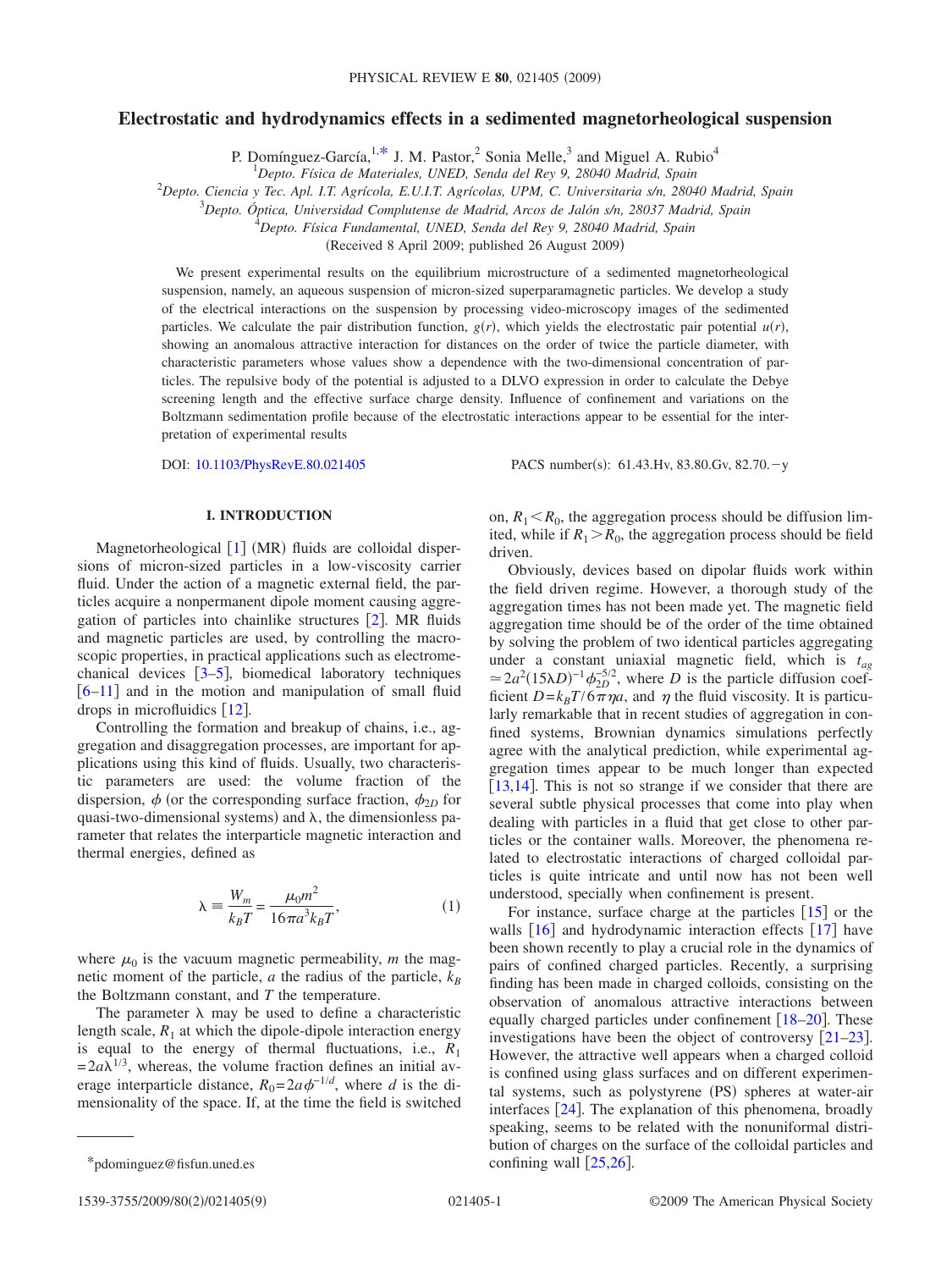In this paper, we explore two possible mechanisms that might be responsible for the large aggregation times found in a previous study  $\left[13\right]$  $\left[13\right]$  $\left[13\right]$ , namely, the existence of short range repulsive electrostatic interaction and the decrease in the particle diffusion coefficient due to hydrodynamic interaction with the lower cell wall. We report on an experimental study of the equilibrium microstructure of a suspension of micronsized superparamagnetic particles in water. The particles surface is covered with carboxylic groups that create a negative surface charge when submerged in water. Moreover, the particles are denser than the surrounding fluid, hence, exhibiting sedimentation. An adequate characterization of electrostatic interactions in our system may be important to understand the magnetic field-induced aggregation results  $[13]$  $[13]$  $[13]$ . In this work, we focus on the characterization of the electrostatic properties using image analysis of freely diffusing particles.

The paper is organized as follows: Sec. [II](#page-1-0) contains a brief description of the experimental setup and the procedure to obtain the pair distribution function,  $g(r)$ . Section [III](#page-2-0) comprises the results, on the pair potential, a simple double layer model and a microrheological study. Section [IV](#page-6-0) discusses the results and the conclusions are summarized in Sec. [V.](#page-7-0)

## **II. EXPERIMENTAL METHODS**

### **A. Experimental Setup**

<span id="page-1-0"></span>The MR fluids are surfactant stabilized aqueous suspensions of superparamagnetic particles, supplied by Estapor (M1-070/60). These particles are composed by a PS matrix with embedded magnetite crystals of  $\sim$ 10 nm size. The particles have a diameter of  $0.97 \mu m$  and a magnetite content of 54.65 wt.%, which yields a density of 1.85  $g/cm<sup>3</sup>$ . The surface of the latex microspheres is functionalized with carboxylic groups. Besides, sodium dodecyl sulfate (SDS) is added to the suspension at a concentration of 1 g/l to assure redispersion of the particles upon external field switch off. We have measured the zeta potential for these suspensions using a Malvern Zetasizer Nano. For pH in the range of 6–7, we have obtained values in the range from −110 to −60 mV.

These particles have been used for experiments on aggregation under an applied external magnetic field  $\tilde{H}$ . Then, a magnetic dipole moment is induced in the particles *m*  $=$   $(4\pi/3)a^3\vec{M}$ , with  $\vec{M} = \chi\vec{H}$ , where  $\vec{M}$  is the magnetization of the particle and  $\chi$  the particle magnetic susceptibility. The magnetic properties of the particles have been characterized by measuring their magnetization curve throughout a VSM magnetometer, so that accurate  $\lambda$  values [Eq. ([1](#page-0-1))] can be obtained. The saturation magnetization measured was 42 kA/m (23 emu/g) [[13](#page-8-7)].

The MR fluid is confined in a cylindrical cell made of two horizontal quartz windows and a Teflon spacer with an inner diameter of 6.5 mm and a height of 100  $\mu$ m. The confined suspension sample is placed within a surrounding thermostated chamber that keeps the temperature constant during the experiments at *T*=282 K.

For the analysis of the movement of the particles, we use a video-microscopy setup and an ulterior image processing. The imaging system consists on a Navitar long working dis-

<span id="page-1-1"></span>

FIG. 1. Video-microscopy image showing the particles on the system.

tance microscope with zoom capabilities attached to a digital CCD camera, Retiga EX. The spatial resolution is 1360  $\times$  1036 px<sup>2</sup>, 12 bit intensity resolution, with a maximum acquisition speed of one full frame image every 0.3 s. The image analysis has been carried out with our own developed software, based on IMAGEJ  $\lceil 27 \rceil$  $\lceil 27 \rceil$  $\lceil 27 \rceil$ . In this software, we remove the image background by thresholding and filtering and, then, we capture the contour of the clusters. In Fig. [1,](#page-1-1) we show an example of an image of the diffusing particles. Around the objects a black line can be seen marking the obtained contour.

As reported in Ref.  $\left[13\right]$  $\left[13\right]$  $\left[13\right]$ , the sample cell is left 15 min without any measurement to assure that the particles have sedimented. The system of particles is quasi-2D and we focus the imaging system on the layer of particles located right above the bottom quartz window. We capture 5 min of images of freely diffusing particles without field, every 0.3 s at maximum spatial resolution, and by changing the particle surface fraction  $\phi_{2D}$  in every experiment. The images are processed later and the position and geometrical properties of the detected objects are used to analyze the experimental data. In particular, circularity is used to discard non spherical aggregates so that isolated particles are taken into account in this study.

### **B. Calculation of the electrostatic potential**

The sets of video-microscopy images of the sedimented particles are processed to find the particle's pair distribution function,  $g(r)$ , which is further processed to arrive to the expression of the DLVO electrostatic potential, allowing us to calculate the Debye screening length and the particle's effective surface charge. The pair distribution function is obtained by means of the analyzed images using the procedure described in Ref.  $[15]$  $[15]$  $[15]$ . Sequences of images are processed for each image, Then, the pair radial distribution function,  $g(r)$  is obtained as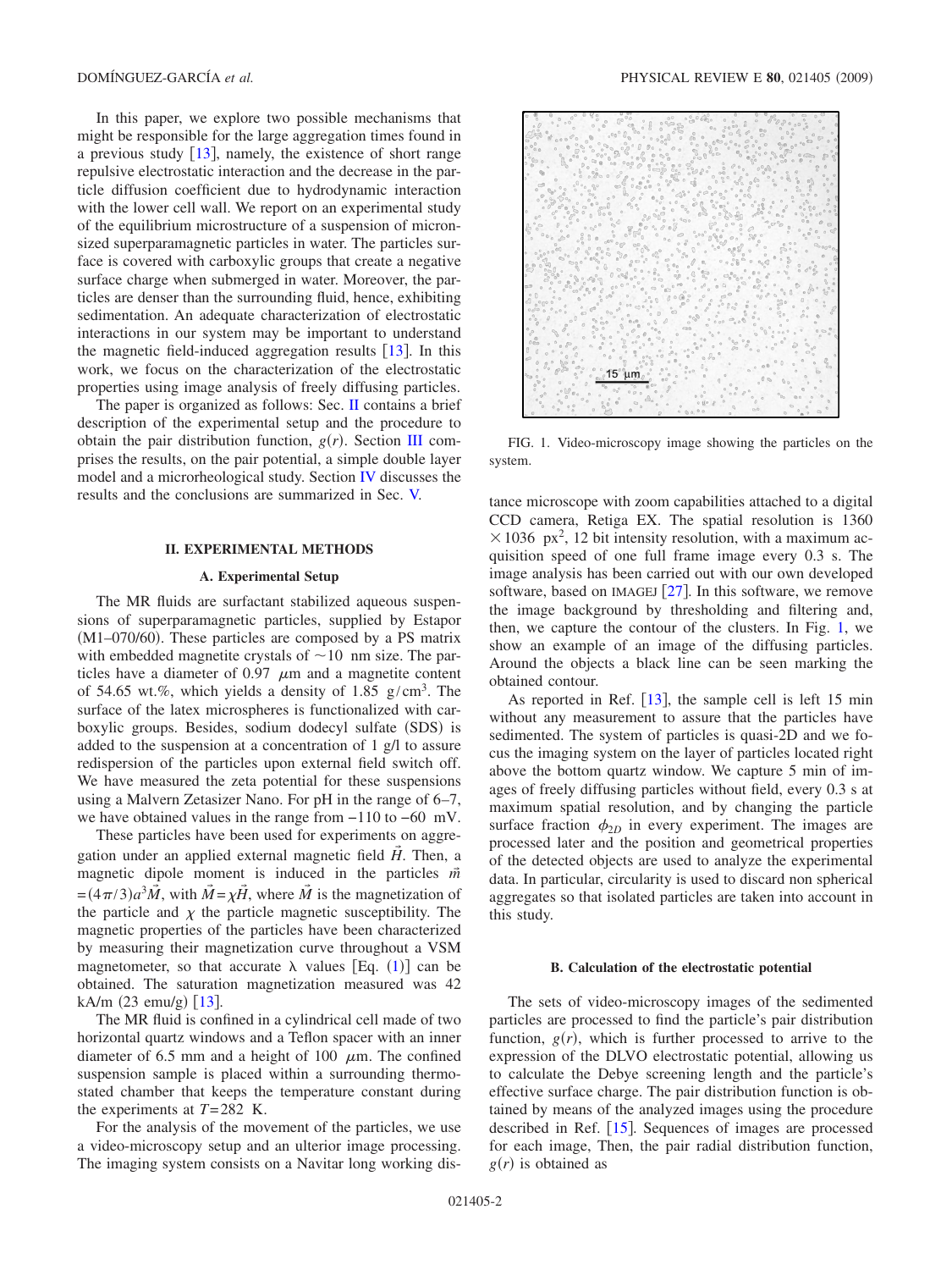<span id="page-2-1"></span>

FIG. 2. Example of  $g(r)$  calculated for three different experiments with  $nd^2=0.082$ , 0.093, and 0.065, where *n* is the number of particles per unit area and *d* is the particle diameter.

$$
g(r) = \frac{N(r)}{\pi \delta A n^2 r},\tag{2}
$$

where  $N(r)$  is the number of pairs of particles separated a distance between *r* and  $r + \delta$ ,  $\delta$  is the bin width of pair distribution  $N(r)$ ,  $\vec{A}$  is the area of the region included in the snapshot, and *n* is the number of particles per unit area. Here,  $\delta$ =0.1  $\mu$ m and *A* is typically about 120×150  $\mu$ m<sup>2</sup>.

According to Ref.  $[15]$  $[15]$  $[15]$ , it is possible to relate the number of images,  $N_{img}$ , needed to compute  $g(r)$  to the measure's resolution,  $\Delta$ , through

$$
\Delta = \frac{A}{2\pi a \delta N_p^2 N_{img}},\tag{3}
$$

where  $N_p$  is the number of particles in the image. In our case,  $\delta = 0.1$   $\mu$ m,  $N_p \sim 10^3$ ,  $A \sim 1.8 \times 10^4$   $\mu$ m<sup>2</sup>, and  $a \approx 0.5$   $\mu$ m. Moreover, the images have to be statistically independent  $[15]$  $[15]$  $[15]$ , so that the time interval should be larger than the particle's diffusion time  $\tau = R_0^2/D$ , which is  $\tau \sim 20$  s. Hence, the resolution obtained with the 5 min grabbing is  $\Delta \sim 10^{-2}$ .

We show in Fig. [2,](#page-2-1) typical results for the obtained  $g(r)$ using three independent experiments. Besides, we show in Fig. [3](#page-2-2) an example of a pair correlation function with added salt, in this case KCl. The inclusion of salt on the suspension screens the electrostatic behavior of the particles and, consequently, we obtain a step-like function in the calculation of the  $g(r)$  function.

## **III. RESULTS**

#### **A. Electrostatic potential results**

<span id="page-2-0"></span>To obtain the pair potential, we have followed again the procedure described in Ref.  $[15]$  $[15]$  $[15]$ . The  $g(r)$  function is related with the interaction energy between two particles in the limit of infinite dilution by means of the Boltzmann distribution  $\lim_{n\to 0} g(r) = \exp[-u(r)/k_B T]$ , where *n* is the particle density

<span id="page-2-2"></span>

FIG. 3. Example of  $g(r)$  obtained for three different experiments with added quantities of KCl in the 1–5 mM range. Electrostatic behavior has been removed by adding the salt.

and  $u(r)$  the pair potential. For finite concentrations,  $g(r)$ depends on the proximity of the particles, therefore, we can compute the potential of mean force  $w(r) = -k_B T \ln g(r)$ . No exact relationship is known between  $u(r)$  and  $w(r)$ , but approximations can be used by means of the Ornstein-Zernike integral equation with adequate closure relations. Two popular approximations are the Percus-Yevick (PY) and the hypernetted chain (HCN). In the first case (PY), the pair potential can be calculated as

$$
u(r) = w(r) + nK_B T I(r) = -k_B T [\ln g(r) - nI(r)], \qquad (4)
$$

<span id="page-2-3"></span>while in the hypernetted chain approximation (HCN), the pair potential is obtained as

$$
u(r) = w(r) + k_B T \ln[1 + nI(r)] = -k_B T \left\{ \ln \left[ \frac{g(r)}{1 + nI(r)} \right] \right\},\tag{5}
$$

in both cases,  $I(r)$  stands for the convolution integral

$$
I(r) = \int [g(r') - 1 - nI(r')] [g(|\mathbf{r}' - \mathbf{r}|) - 1] d^2r', \quad (6)
$$

that is obtained by a direct iteration numerical procedure, starting from the initial condition  $I(r)=0$ .

Typical results for three independent experiments are shown in Fig. [4.](#page-3-0) In all cases, the results obtained by means of the PY and HCN approximations are virtually indistinguishable, showing no difference between them in the figure. In Fig. [4](#page-3-0) inset, we have plotted a zoom of the electrostatic potential in the proximities of  $\sim 2d$ . In this range a well-defined attractive well is observed with minimum values in the order of  $\sim$ -0.2 $k_B T$ , a value in agreement with observations of attractive interactions of sedimented particles in confinement situation in other experimental systems  $[19]$  $[19]$  $[19]$ . The values of the potential at the minimum of the attractive well,  $u_{\text{min}}$ , and their position,  $r_{\text{min}}$ , for each experiment are summarized in Table [I.](#page-3-1) In Fig. [5,](#page-4-0) we show a careful exploration of an eventual dependence of the pair potential parameters on the ex-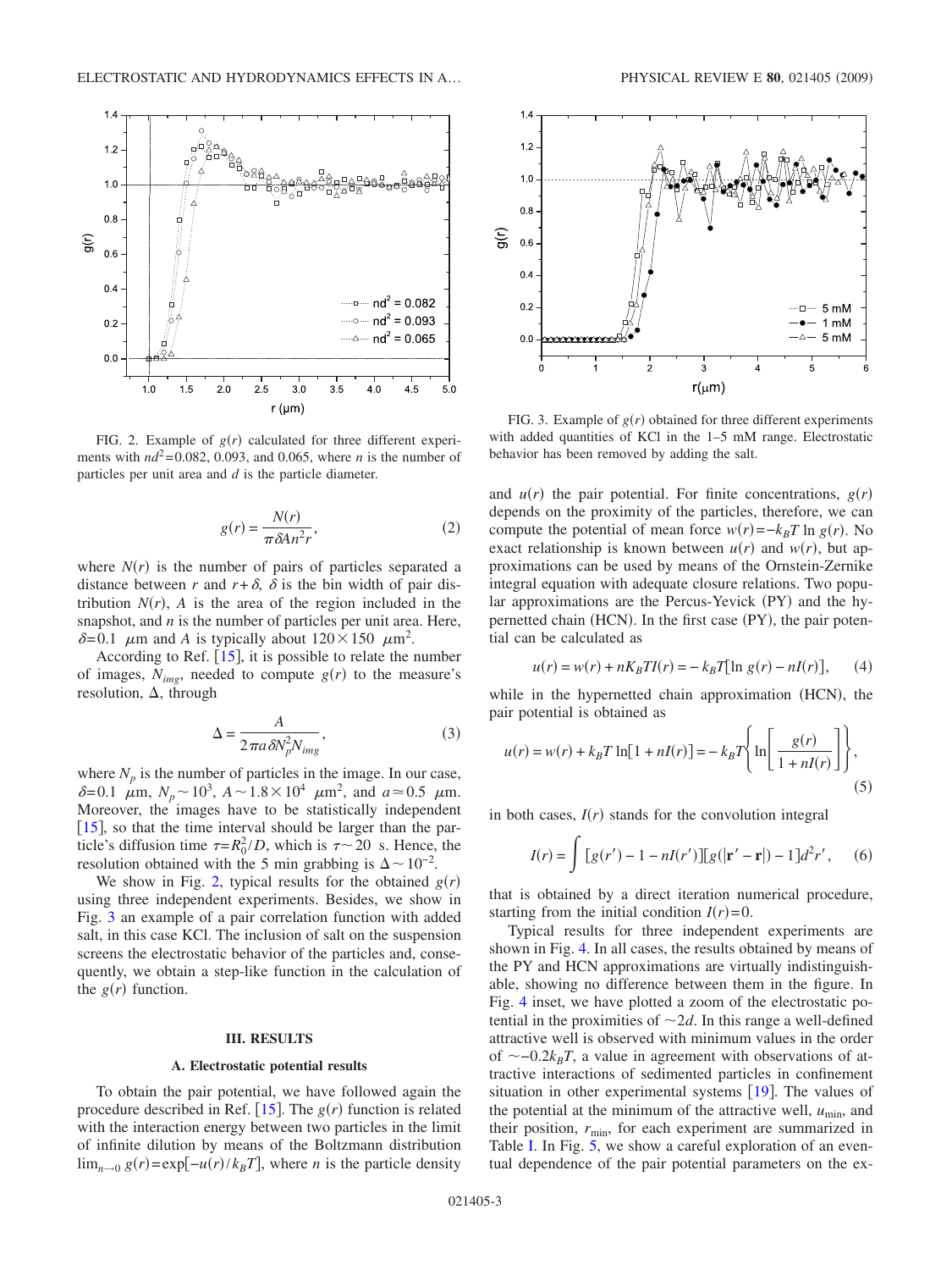<span id="page-3-0"></span>

FIG. 4. Electrostatic potential  $u(r)$  for three different experiments. HCN and PY approximations are indistinguishable from each other  $(\beta = 1/K_B T)$ . Inset: Detail of the range  $\sim 2d$ , where an attractive well is observed.

perimental parameters showing a possible dependence on  $\phi_{2D}$ . In Fig. [5](#page-4-0) top, the minimum values of the attractive well,  $u_{\text{min}}$ , increase when  $\phi_{2D}$  grows; while the position of the minimum,  $r_{\text{min}}$ , decrease when  $\phi_{2D}$  increases. Hypothesis for the explanation of this behavior are discussed later.

<span id="page-3-1"></span>The short distance repulsive part of the pair potential can be casted in the form of the DLVO potential:

$$
u(r) = \frac{(Z^*e)^2}{\epsilon} \frac{\exp(2a\kappa)}{(1+a\kappa)^2} \frac{\exp(-\kappa r)}{r},\tag{7}
$$

<span id="page-3-2"></span>where  $\epsilon$  is the dielectric constant of the carrier fluid,  $\kappa$  is the inverse of the Debye screening length, and  $Z^*$  is the effective charge number of the spheres, i.e.,  $\sigma_{eff} = Z^* e/4 \pi a^2$ , where  $\sigma_{eff}$  stands for the effective charge density of the particles. A fit for small values of  $r$  gives an approximate value for  $\kappa$  and  $\sigma_{eff}$  for the different experiments. Table [I](#page-3-1) shows the results of the fitting for each experiment.

The values obtained for charge density and Debye length are similar to those found in the case of silica particles  $[15]$  $[15]$  $[15]$ . No dependence with  $\phi_{2D}$  is observed for the DLVO fittingobtained values, probably because of the large dispersion. We have to point out that, in our case, the suspension is not purely two-dimensional and, hence, the video-microscopy system gets images that are 2D projections of the real 3D structure. Therefore, the distances between particles measured from the video images are generally smaller than the real 3D distances and, consequently, the pair distribution function obtained and the DLVO potential recovered shows probably a shorter range that their 3D counterparts. Average values are  $\langle \kappa^{-1} \rangle = 0.16 \pm 0.01 \mu \text{m}, \qquad \langle \sigma_{eff} \rangle =$  $-0.10 \pm 0.02$  mC/m<sup>2</sup> and  $\langle Z^* \rangle / e = 1800 \pm 500$ . Remarkably, when salt is added, the attractive region in the interparticle potential disappears, unequivocally showing that the attractive well has an electrostatic origin.

In the following sections, we discuss some possibilities to explain these results. First of all, we discuss a simple double

TABLE I. Experimental data for the attractive well values and physical magnitudes obtained by fitting the DLVO potential to the calculated electrostatic potential.  $Z^*$  is expressed in elemental charge units and  $\beta$  $=1/K_BT$ . Units for  $\sigma_{eff}$  are mC/m<sup>2</sup>, for  $\kappa^{-1}$  and  $r_{min}(r)$  are  $\mu$ m. Calculations using PY and HCN approximations are indistinguishable. Errors are the shown in the first row.

| $\phi_{2D}$ | $nd^2$ | $-\beta u_{\min}(r)$ | $r_{\min}(r)$   | $Z^*$ | $-\sigma_{eff}$ | $\kappa^{-1}$   |
|-------------|--------|----------------------|-----------------|-------|-----------------|-----------------|
| 0.031       | 0.018  | $0.14 \pm 0.05$      | $2.65 \pm 0.15$ | 3418  | 0.19            | $0.18 \pm 0.02$ |
| 0.038       | 0.020  | 0.12                 | 2.54            | 2020  | 0.11            | 0.12            |
| 0.039       | 0.018  | 0.13                 | 2.68            | 2157  | 0.12            | 0.20            |
| 0.043       | 0.021  | 0.19                 | 2.50            | 4385  | 0.24            | 0.16            |
| 0.045       | 0.020  | 0.10                 | 2.00            | 951   | 0.05            | 0.19            |
| 0.051       | 0.024  | 0.17                 | 2.53            | 2571  | 0.14            | 0.15            |
| 0.051       | 0.027  | 0.19                 | 2.05            | 1640  | 0.09            | 0.15            |
| 0.059       | 0.039  | 0.16                 | 2.00            | 2229  | 0.12            | 0.11            |
| 0.068       | 0.030  | 0.20                 | 2.12            | 2950  | 0.16            | 0.14            |
| 0.071       | 0.023  | 0.11                 | 2.21            | 1055  | 0.06            | 0.20            |
| 0.074       | 0.028  | 0.13                 | 2.30            | 1604  | 0.09            | 0.17            |
| 0.075       | 0.035  | 0.16                 | 2.07            | 945   | 0.05            | 0.18            |
| 0.084       | 0.051  | 0.11                 | 2.06            | 2018  | 0.11            | 0.13            |
| 0.086       | 0.052  | 0.15                 | 1.86            | 1200  | 0.07            | 0.14            |
| 0.088       | 0.065  | 0.15                 | 2.16            | 2986  | 0.16            | 0.13            |
| 0.106       | 0.050  | 0.06                 | 2.16            | 1168  | 0.06            | 0.16            |
| 0.112       | 0.035  | 0.24                 | 1.96            | 797   | 0.04            | 0.17            |
| 0.115       | 0.067  | 0.19                 | 1.76            | 793   | 0.04            | 0.15            |
| 0.132       | 0.065  | 0.24                 | 1.87            | 715   | 0.04            | 0.16            |
| 0.145       | 0.067  | 0.24                 | 1.87            | 1057  | 0.06            | 0.13            |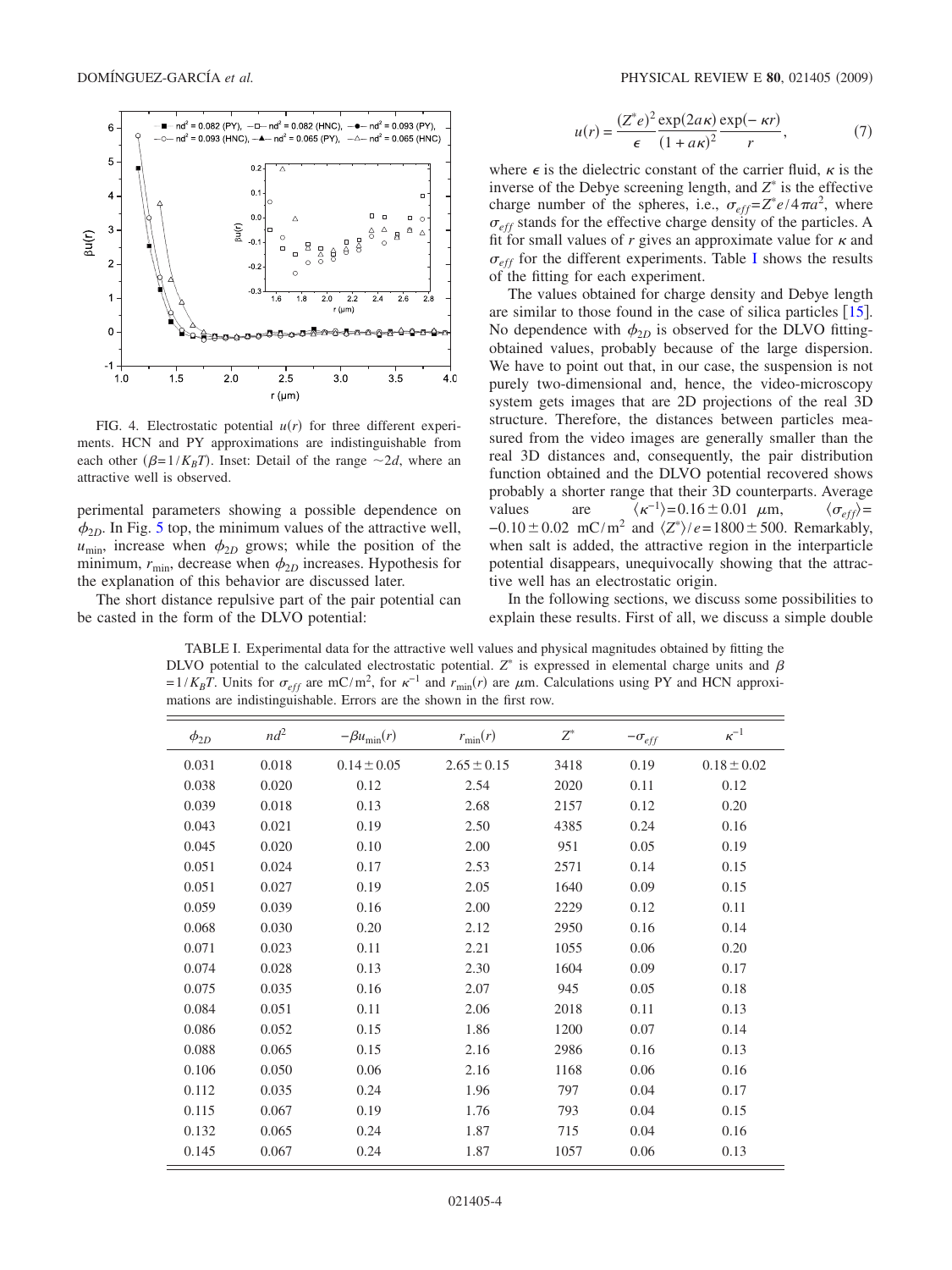<span id="page-4-0"></span>

FIG. 5. Parameters of the observed attractive well as a function of the two-dimensional concentration,  $\phi_{2D}$  (see Table [I](#page-3-1)). Top: Minimum well energy,  $\beta u_{\text{min}}$ . Fit:  $\log(\beta u_{\text{min}}) = (0.34 \pm 0.17) \log \phi_{2D}$  $-(0.35 \pm 0.19)$  Bottom: Position of the minimum,  $r_{\text{min}}$  ( $\mu$ m). Fit:  $\log r_{\text{min}} = (-0.23 \pm 0.04) \log \phi_{2D} + (0.07 \pm 0.04)$ 

layer model for comparing with the measurement values for the zeta potential and the obtained values by means of the DLVO fitting.

#### **B. Effective surface charge density**

The way to compute the effective surface charge density has been thoroughly described in  $[16]$  $[16]$  $[16]$ . For the sake of completeness, we briefly reproduce here the method outlined in  $[16]$  $[16]$  $[16]$ . In our case, the surfaces of the carboxylated particles get a negative charge due to the dissociation of end groups. The carboxylic groups dissociate into −COO− groups and protons. The surface activity of protons,  $[H^+]_0$ , is related to the bulk activity of protons,  $[H^+]_b$ , and the electrostatic surface potential through the equation

$$
[H^+]_0 = [H^+]_{b} e^{-\beta e \psi_0}
$$
 (8)

where  $[H^+]_b = 10^{-pH}$  Mol/1, and  $1/\beta = K_B T$ . We take the value of the dissociation constant, pK, which is  $pK_p = 4.9$  for the dissociation of carboxylic groups at the particle surface  $\left[28\right]$  $\left[28\right]$  $\left[28\right]$ .

Now, the basic Stern model assumes that the counterions in the solution are separated from the solid surface by a thin Stern layer of capacity *C*, in which the electrostatic potential drops from a value  $\psi_0$  at the surface, to a value  $\psi_d$ . The capacity, *C*, relates the potential drop with the surface charge density at the solid surface,  $\sigma$ , i.e.,

$$
C = \frac{\sigma}{\psi_0 - \psi_d} \tag{9}
$$

Experimental data suggest that an adequate range for the carboxylated polystyrene surface is  $C_p > 10$  F/m<sup>2</sup> [[16,](#page-8-10)[28](#page-8-21)].

The diffuse layer potential  $\psi_d$  can be obtained as a function of the surface charge density  $\sigma$  by combining the equations above, together with  $\sigma = -e\Gamma$  where  $\Gamma$  is the total surface concentration of carboxylic groups,

<span id="page-4-1"></span>
$$
\psi_d(\sigma) = \frac{1}{\beta e} \ln \left( \frac{-\sigma}{e \Gamma + \sigma} \right) - (pH - pK) \frac{\ln 10}{\beta e} - \frac{\sigma}{C}, \quad (10)
$$

where  $\Gamma$  can be approximated for these particles with  $\Gamma$  $=0.25$  nm<sup>-2</sup> [[16](#page-8-10)].

A further relationship among the diffuse layer potential and the solid surface charge can be obtained assuming that the Poisson-Boltzmann equation holds for the distribution of mobile charges in the solution. An approximated expression for a spheric surface with radius *a* is

<span id="page-4-2"></span>
$$
\sigma(\psi_d) = \frac{2\epsilon\epsilon_0 \kappa}{\beta e} \left[ \sinh\left(\frac{\beta e \psi_d}{2}\right) + \frac{2}{\kappa a} \tanh\left(\frac{\beta e \psi_d}{4}\right) \right], \quad (11)
$$

where  $\epsilon_0$  represents the permittivity of the solution, and  $\kappa$  is the inverse of the Debye screening length, namely,  $\kappa^2$  $=n\beta e^2/\epsilon\epsilon_0$ , being *n* the total concentration of small ions in the solution, assuming that they are monovalent.

Equations  $(10)$  $(10)$  $(10)$  and  $(11)$  $(11)$  $(11)$  can be solved self-consistently to get the values of  $\psi_d$  and  $\sigma$ . Those values are not experimentally accessible, however, and the values usually measured correspond to an effective surface potential,  $\psi_{eff}$ , that depends on the diffuse layer potential following the approximate expression for a surface with radius of curvature  $a \, \lceil 29 \rceil$  $a \, \lceil 29 \rceil$  $a \, \lceil 29 \rceil$ 

$$
\beta e \psi_{eff} = \frac{8 \tanh\left(\frac{\beta e \psi_d}{4}\right)}{1 + \left[1 - \frac{1 + 2\kappa a}{(1 + \kappa a)^2} \tanh^2\left(\frac{\beta e \psi_d}{4}\right)\right]^{1/2}}
$$
(12)

Finally, the effective (measurable) charge density of the interface can be recovered from

$$
\sigma_{eff} = \epsilon \epsilon_0 \kappa \psi_{eff} \left[ 1 + \frac{1}{\kappa a} \right] \tag{13}
$$

In Fig. [6,](#page-5-0) we plot curves corresponding to three different values of ionic strength, which yield values of the Debye length of  $\kappa^{-1}$ =0.10, 0.15, and 0.20  $\mu$ m, respectively. Figure [6](#page-5-0) top shows the obtained values for the effective charge density, while Fig. [6](#page-5-0) Bottom shows values for the effective surface potential of the particles. The lines depicted in Fig. [6](#page-5-0) (top and bottom) represent just theoretical curves at constant values of the Debye length. In a real experiment made by adjusting the value of pH, the changes in pH will change the ionic strength, and consequently the Debye length, unless counter-ion concentration is high. The experimental value of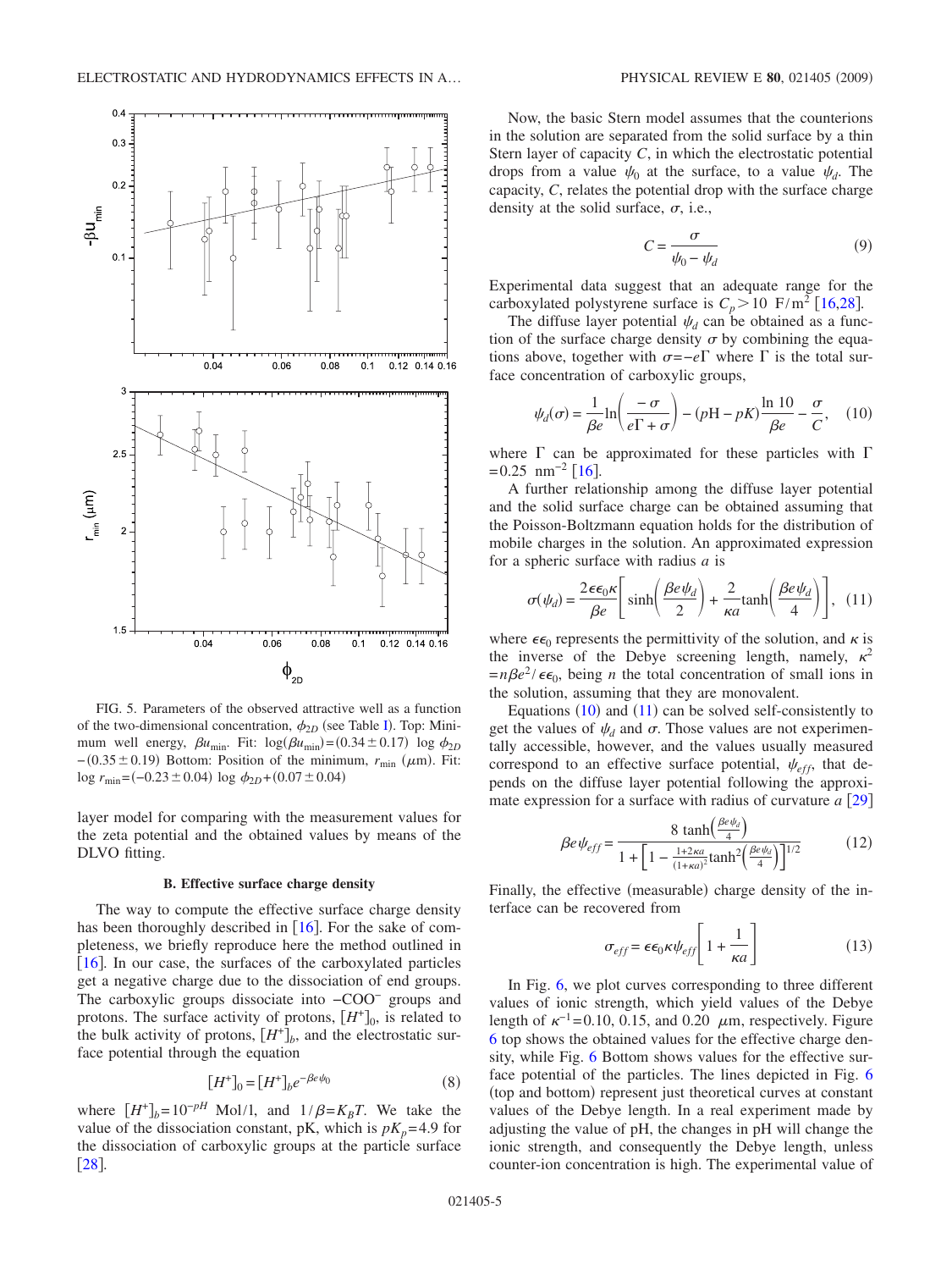<span id="page-5-0"></span>

FIG. 6. Simple double layer model for the particles. Top: Effective surface charge  $\sigma_{eff}$  as a function of the pH for three Debye lengths. Bottom: Effective surface potential  $\psi_{eff}$ .

the suspension's pH fluctuates from one batch to another in the range  $6 < pH < 7$  and the effective potential of the particles in the range  $-60 < \psi_{eff} < -110$  mV. Whereas the possible values of  $\psi_{eff}$  approximately agree with the experimental values,  $\sigma_{eff}$  is larger than the experimental value obtained by means of the DLVO fittings. For  $\kappa^{-1} \approx 0.15$ , the model predicts values in the range of −0.5 to −0.6 mC/m<sup>2</sup> for the absolute value of the effective charge density, and  $\psi_{eff}$  values in the range between −80 and −100 mV. While the predicted values of the surface potential are compatible with the experimental ones, the predicted and experimental values for the surface charge density show disagreement, being the experimental results five times smaller than the expected ones.

This approach can be done in a very similar way for the charging of the quartz walls due to the dissociation of silanol groups into SiO<sup>−</sup> groups and H<sup>+</sup>, showing that  $\sigma_{eff}^{w}$  ~ −0.2 mC/m<sup>2</sup> and  $\psi_{eff}^{w}$  ~ −70 mV.

### **C. Microrheology of isolated particles**

As mentioned before, another possible cause of a slow aggregation process might be the hydrodynamic interaction between the sedimented particles and the lower cell wall.

One way of evaluating the influence of the bottom wall in the motion of the particles is to measure the diffusion coefficient by means of microrheology techniques [[30,](#page-8-23)[31](#page-8-24)].

The microrheology technique here used consists on capturing images of an isolated particle at equal temporal intervals during a time lapse  $\tau$ , and extracting from the images the trajectory of the particle's center of mass. Then, the Gaussian statistics of the particle displacements is obtained for each time window, and the distributions of displacements are averaged over many time windows of span  $\tau$ . Finally, the width of the Gaussian statistics yields the value of the particle's diffusion coefficient.

The experimental procedure applied to the superparamagnetic particles with  $d=0.97$   $\mu$ m yields a diffusion coefficient  $D_{\text{exp}}$ =0.23 ± 0.01  $\mu$ m<sup>2</sup>/s, which is significantly lower than the Stokes-Einstein prediction  $(D_0 = k_B T / 6 \pi \eta a)$ , which yields  $D_0$ =0.343  $\mu$ m<sup>2</sup>/s. This value of the diffusion coefficient, smaller than expected, can be explained  $\lceil 31 \rceil$  $\lceil 31 \rceil$  $\lceil 31 \rceil$  by taking into account sedimentation and hydrodynamic effects.

Particle sedimentation, that appears because of the higher density of the particle compared to the fluid density, can be treated in the following way  $\lceil 31 \rceil$  $\lceil 31 \rceil$  $\lceil 31 \rceil$ : At equilibrium, an isolated Brownian particle diffuses within the fluid, then the probability that the particle center of mass were located at a vertical position *z* follows a Boltzmann distribution, namely,

$$
P_B(z) = \frac{e^{-z/L}}{L[e^{-a/L} - e^{(a-Z)/L}]},\tag{14}
$$

where *g* is the acceleration of gravity, *Z* is the separation between the upper and lower quartz windows, in this approximation *L* is the Boltzmann characteristic length *L*  $=\frac{k_B T}{g \Delta m}$ , and  $\Delta m = (4/3) \pi a^3 (\rho_p - \rho_f)$ , is the mass difference between the particle and a fluid volume of equal size  $(\rho_p$  and  $\rho_f$ are the densities of the particle and the fluid, respectively). Now, the average vertical position of the particle,  $z_g$ , can be calculated as

$$
z_g = \frac{e^{-a/L}(aL + L^2) - e^{(a-Z)/L}[(Z-a)L + L^2]}{L[e^{-a/L} - e^{(a-Z)/L}]},\qquad(15)
$$

Moreover, hydrodynamic interaction between the particle and the cell wall hinders the diffusive motion of the particle and, consequently, the diffusivity of the particle motion decreases. The corrections of the diffusion coefficients of the particle for motions parallel,  $D_{\parallel}$ , and normal,  $D_{\perp}$  to wall are given, respectively, by

$$
D_{\parallel}(z) = D_0 \left[ 1 - \frac{9}{16} \frac{a}{z} + \frac{1}{8} \left( \frac{a}{z} \right)^3 - \frac{45}{256} \left( \frac{a}{z} \right)^4 - \frac{1}{16} \left( \frac{a}{z} \right)^5 \right]
$$
(16)

and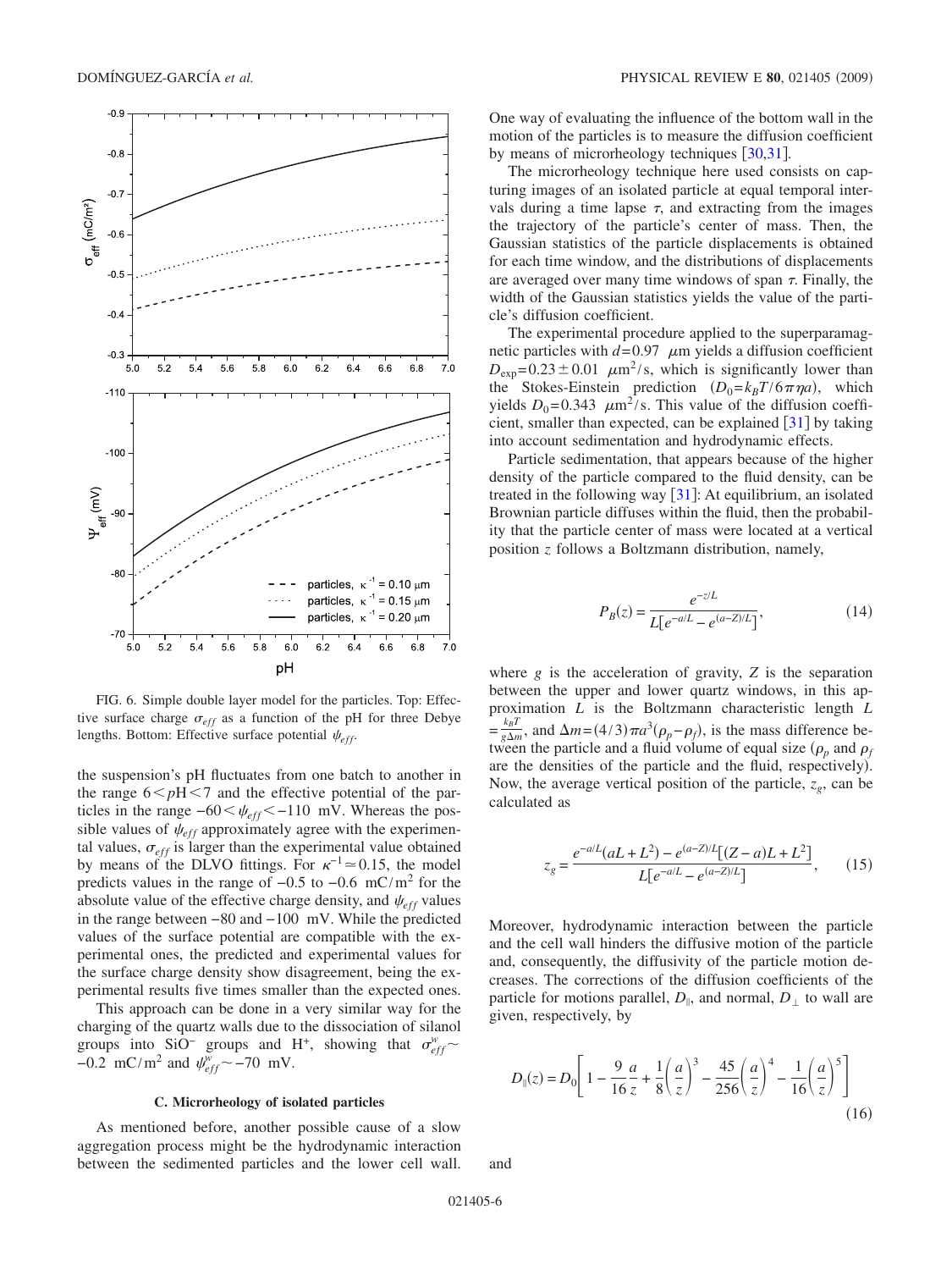$$
D_{\perp}(z) = D_0 \left\{ \frac{4}{3} \sinh \alpha \sum_{n=1}^{\infty} \frac{n(n+1)}{(2n-1)(2n+3)} \right\}
$$

$$
\times \left[ \frac{2 \sinh(2n+1)\alpha + (2n+1)\sinh 2\alpha}{4 \sinh^2(n+1/2)\alpha - (2n+1)^2 \sinh^2 \alpha} - 1 \right] \right\}^{-1},
$$
(17)

where  $\alpha = \cosh^{-1}(z/a)$ , and  $D_0 = k_B T/6\pi\eta a$  is the diffusion coefficient of the particle far away from the walls.

Faucheux and Libchaber  $\lceil 31 \rceil$  $\lceil 31 \rceil$  $\lceil 31 \rceil$  have shown how to properly account for the vertical diffusive motion of the particle in the computation of the effective diffusion coefficient of the particle in the direction parallel to the wall. During each time window of span  $\tau$ , the particle typically explores a region of size  $2\delta$  in the vertical direction, with  $\delta = \frac{1}{2}\sqrt{2\tau D_{\perp}}$ . Then, during each time window, the particle, initially at *z*, will see an effective diffusion coefficient,  $D_{\parallel}^{\delta}(z)$ , such as

$$
D_{\parallel}^{\delta}(z) = \int_{z-\delta}^{z+\delta} D_{\parallel}(z') P_B(z') dz'.
$$
 (18)

Assuming that the initial position *z* for each time window obeys the Boltzmann probability distribution and averaging over the possible initial positions one arrives at:

$$
D_{\parallel} = \int_0^Z P_B(z) \left[ \int_{z-\delta}^{z+\delta} D_{\parallel}(z') P_B(z') dz' \right] dz \tag{19}
$$

It is important to remark, however, that  $z_g$  and, consequently,  $\gamma$ , depends on the particle size,  $a$ , the cell depth,  $Z$ , the difference between the densities of the particle and the carrier fluid,  $\rho_p - \rho_f$ , and the temperature, *T*. Hence, casting  $D_{\parallel}/D_0$ as a continuous function of  $\gamma$  according to Fig. 4 of Ref. [[31](#page-8-24)] is somewhat misleading. Actually, the predicted values reported in Table I of Ref.  $[31]$  $[31]$  $[31]$  do not belong to a single continuous curve.

We have used particles supplied by Microparticles GmbH of two types: magnetic particles and PS particles. Magnetic particles have a diameter of 8  $\mu$ m with a density of 1.6  $g/cm<sup>3</sup>$ . These are particles with magnetic content on 45 wt.% without carboxylic groups in their surface. Their magnetic response is not very intense because of a magnetic saturation of  $M<sub>S</sub>=20$  kA/m. The other type of particle used for testing is the PS particles of different sizes ranging from 1.1 to 9.7  $\mu$ m, but all of them with a density similar to water, 1.05  $g/cm<sup>3</sup>$ . Two examples of calculation of diffusion coefficient of these particles can be seen on Fig. [7.](#page-6-1) We have applied the procedure exposed above to these five different sets of particles. The results are summarized in Table [II.](#page-7-1)

The results exposed in Table [II](#page-7-1) show good agreement between the experimental and theoretically predicted values. According to these results, the effect of sedimentation on the particles here considered is to decrease the diffusion coefficient by a factor of three in the worst case. Consequently, the hydrodynamic interaction between the sedimented particles and the lower wall of the experimental cell is not the cause of the increased aggregation times observed in this experimental system  $\lceil 13 \rceil$  $\lceil 13 \rceil$  $\lceil 13 \rceil$ . Incidentally, this decreased diffusion coefficient for strongly sedimented particles might explain the

<span id="page-6-1"></span>

FIG. 7. Microrheology measurements for two types of particles (Inset image: example of used particles). The Gaussian fits the number of counts obtained for each  $\Delta x$  and gives the experimental diffusion coefficient by  $D_{\text{exp}} = w^2 / 8\Delta t$ . Right: Magnetic particles with  $d=8$   $\mu$ m,  $\rho_p=1.6$  g/cm<sup>3</sup> at  $T=298$  K. A Gaussian width *w* =0.093 is obtained with a lapse between jumps of  $\Delta t$ =0.10 s. and therefore  $D_{exp}$ =0.011  $\mu$ m<sup>2</sup>/s. Left: PS particles with *d*=1.1  $\mu$ m,  $\rho_p = 1.05 \text{ g/cm}^3$  at  $T = 294 \text{ K}$  with  $\Delta t = 0.14 \text{ s}$ . We obtain *w*  $=0.66\pm0.01$  and  $D_{exp}=0.38$ .

slower than expected aggregation dynamics of doublets under rotating magnetic fields  $\lceil 32 \rceil$  $\lceil 32 \rceil$  $\lceil 32 \rceil$ .

# **IV. DISCUSSION**

<span id="page-6-0"></span>Here, we have studied the possible existence of electrostatic and/or hydrodynamic effects that might explain the anomalously large aggregation times found in our previous studies of magnetorheological fluids  $[13]$  $[13]$  $[13]$ .

From the study of the equilibrium pair distribution function in salt-free conditions we observe an attracting region for interparticle separations in between 3 and 5 times the particle radius. The origin of this effect has to be related to an electrostatic interaction because it is not observed when we introduce high-salinity conditions into the system. Obviously, this attractive region cannot explain the increased aggregation times because its effect would be the opposite, i.e., decreasing the aggregation time. However, the potential minimum is very shallow (about  $k_B T/5$ ), so that the effect on the aggregation time should be negligible.

The observed dependence of the values of the well depth and radial range on  $\phi_{2D}$  in Fig. [5](#page-4-0) may have its origin on an electrostatic repulsion with the quartz wall or because of an extended sedimentation profile resulting in an observed mac-roscopic electric field on charged colloids [[33,](#page-8-26)[34](#page-8-27)]. Small variations in the equilibrium height should affect the intensity of the anomalous attractive force, because confinement height may affect the attractive well depth and radial range values  $[19]$  $[19]$  $[19]$ .

In order to explain the increased aggregation times, the repulsive part of the interparticle potential at short distances should be considered. Indeed, as shown in Fig. [4,](#page-3-0) for interparticle distances about 1.25  $\mu$ m, the repulsive electrostatic potential shows values about  $6 \; k_B T$ . At such interparticle distance, the dipole-dipole magnetic interaction energy is  $U_{mag} = \lambda / (r/a)^3$  ~  $\lambda$ /2. Hence, this repulsive part may have significant effects in the aggregation times corresponding to experiments performed at values of, say,  $\lambda$  < 50.

One interesting point about the Stern layer model for the charge regulation of the particle surface is that it predicts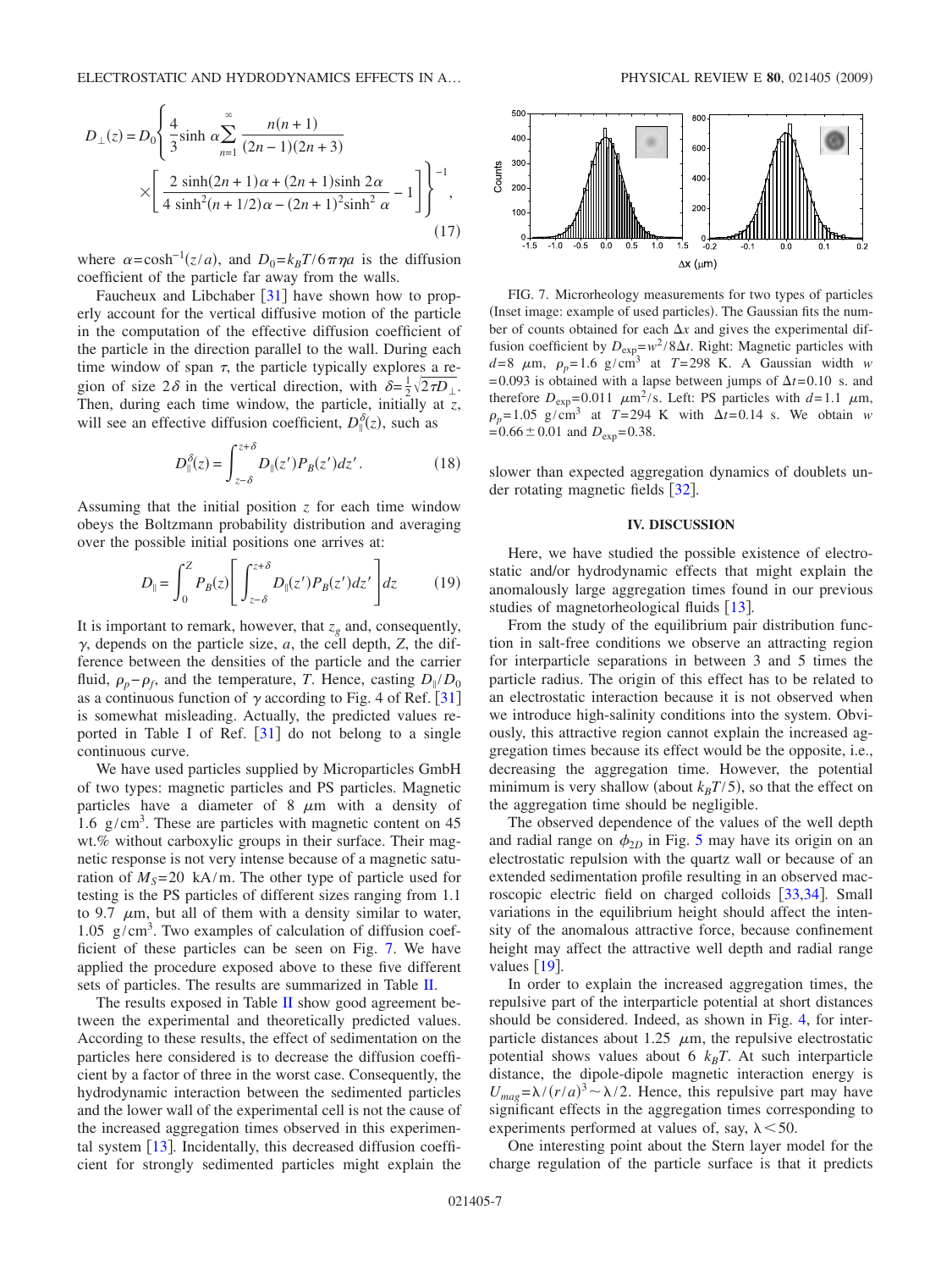<span id="page-7-1"></span>TABLE II. Values for the theoretical equilibrium heights, *z*, and experimental and theoretical diffusion coefficients. Particles named PS contain Fe<sub>3</sub>O<sub>4</sub> inside them, *a* is the particle radius. Units: *a*, *Z*, *d*, *L*, and  $z_g$  in  $\mu$ m,  $\rho_p$  in g/cm<sup>3</sup>, diffusion coefficients  $D_0$ ,  $D_{\parallel}$ , and  $D_{\text{exp}}$  in  $\mu$ m<sup>2</sup>/s.

| Mat.      | a    | $\rho_p$ | Ζ   |     |        | $\sim_{\mathcal{Q}}$ | $D_0$ | $D_{\text{exp}}$ | $D_{\parallel}$ |
|-----------|------|----------|-----|-----|--------|----------------------|-------|------------------|-----------------|
| $PS^*$    | 0.97 | 1.85     | 100 | 285 | 0.99   | 1.473                | 0.348 | 0.23             | 0.253           |
| <b>PS</b> | 1.1  | 1.05     | 100 | 294 | 11.88  | 12.41                | 0.399 | 0.38             | 0.37            |
| <b>PS</b> |      | 1.05     | 100 | 300 | 0.598  | 2.098                | 0.171 | 0.08             | 0.088           |
| $PS^*$    | 8.0  | 1.6      | 100 | 298 | 0.0026 | 4.0026               | 0.061 | 0.011            | 0.019           |
| <b>PS</b> | 9.7  | 1.05     | 100 | 300 | 0.018  | 4.87                 | 0.053 | 0.02             | 0.017           |

correctly the experimental values for the effective surface potential but not for the effective surface charge. One caveat is in order here: in the experiments, the surface potential and charge are measured by means of very different techniques; surface potential is measured through electrophoretic mobility techniques that use the Smoluchovski expression  $\lceil 29 \rceil$  $\lceil 29 \rceil$  $\lceil 29 \rceil$  that relates electrophoretic mobility to surface potential basically through the same approximations used in the Stern layer model. On the other hand, the experimental values of the surface charge (and the Debye length) are obtained through the fit of the experimentally obtained potential at short distances to the DLVO expression  $(Eq. (7))$  $(Eq. (7))$  $(Eq. (7))$ . In the present study, the results of this fit have to be taken with care, because of the small interparticle distance range available for the fit. Studies of the equilibrium pair distribution function with higher spatial resolution would be needed in order to have more accurate measurements of effective surface charge and Debye length.

However, the measured values for the effective surface charge are consistently lower than the predicted ones (approximately five times lower in average). In the framework of the Stern model, a possible cause for surface charge density values smaller than expected might be that increased values of the local proton concentration close to the particle surface (i.e., lower local values of pH) would induce proton re-association at the −COO− terminal groups. This is a consequence of the law of mass action for the reaction of dissociation of the carboxylic groups, which contributes to the second term of the right hand side of Eq.  $(10)$  $(10)$  $(10)$  (see Ref. [[15](#page-8-9)], Eq. ([4](#page-2-3))). Moreover, even at short interparticle distance (*r*  $\langle 2\kappa^{-1} \rangle$ , below which the approximations behind the Stern model are no longer fulfilled, a more realistic formulation of the electrostatic problem  $[15,16]$  $[15,16]$  $[15,16]$  $[15,16]$  shows that below such distances the surface charge is smaller than predicted by the basic Stern model here considered. In our experiments,  $2\kappa^{-1}$ ~0.3  $\mu$ m, so that this effect should not be observed, unless the Debye length is significantly underestimated. This, again, points to the need for higher resolution measurements of the equilibrium pair distribution function. Besides, and from a more general perspective, let us mention that, as stated above, local gradients in pH would induce nonuniform distributions of surface charge density. Such nonuniform distributions of surface charge density have been proposed as a possible explanation for the anomalous attractive force observed in the electrostatic potential of charged colloids  $[25]$  $[25]$  $[25]$ .

Concerning the hydrodynamic interaction between the particles and the lower cell wall, the results here reported show that the effect is at most to decrease the particle's diffusion coefficient by a factor of 3. The aggregation time between two magnetic particles under dipolar magnetic interaction is  $t_{ag} \approx 2a^2(15\lambda D)^{-1}\phi_{2D}^{-5/2}$  [[13](#page-8-7)], expression obtained from the equation of motion of the two particles. Thus, it is expected that the particles located close to the wall have an effective diffusion coefficient lower than the particles located far from the wall, so that the aggregation time for particles located close to the wall will be larger than for particles far from the wall. Consequently, since the aggregation time is proportional to  $D^{-1}$ , and we have shown that hydrodynamic interaction lowers *D* by a factor of three at most, this should result, at most, in an increase in the aggregation time of strongly sedimented particles by a factor of three, which is clearly less than found in  $\lceil 13 \rceil$  $\lceil 13 \rceil$  $\lceil 13 \rceil$ .

Nevertheless, the combined effect of decreased diffusion and the repulsive part of the interparticle electrostatic potential at short distances might strongly affect the aggregation times up to intermediate values of, say,  $\lambda$  < 100. Besides, the influence of the small variations in the equilibrium height on the diffusion coefficients because of a possible extended sedimentation profile should be investigated. Numerical simulations including these effects should provide further insight on the problem. Experimental work following in detail the trajectories of two aggregating particles should also be enlightening.

#### **V. CONCLUSIONS**

<span id="page-7-0"></span>We have performed experiments to determine the interparticle equilibrium interaction and particle-wall hydrodynamic interaction in sedimented magnetorheological suspensions. Experiments made through measurements of the pair distribution function show the existence of an interparticle potential of electrostatic origin with two different regions: a repulsive DLVO-like part, at short distances, and an attractive shallow well at interparticle distances between 3 and 5 particle diameters. Moreover, we have shown, through microrheology measurements, that the particle-wall hydrodynamic interaction can be explained through the combined effect of sedimentation and hindrance of diffusive particle motion close to a rigid wall. This effect amounts to a maximum threefold increase in the aggregation time under constant magnetic field. Possible ways, both through experiments and simulations, of gaining further insight into the problem have also been suggested.